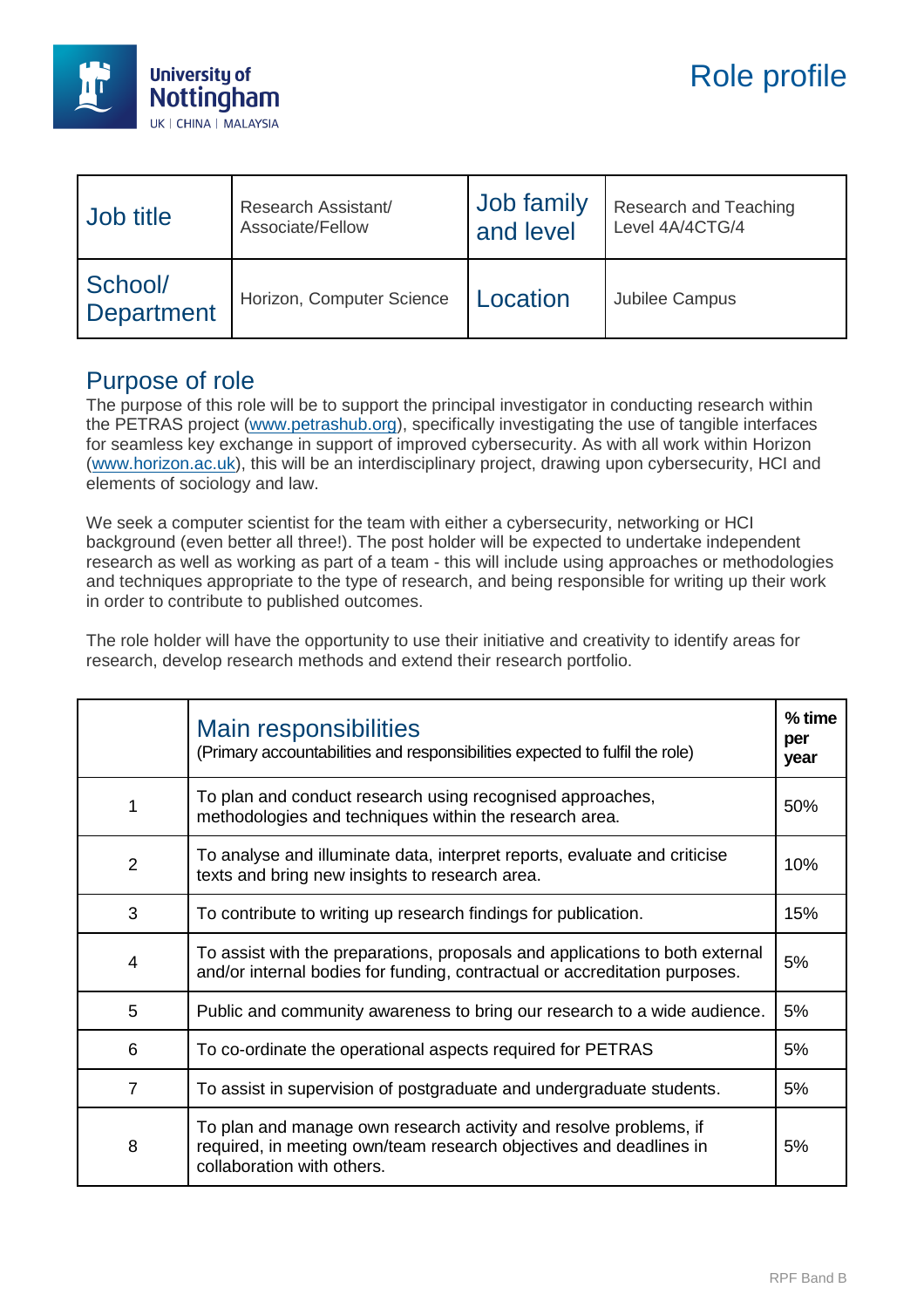## Person specification

|                                                                               | <b>Essential</b>                                                                                                                                                                                                                                                                                                                                                                                                                                                                                                                                                                                         | <b>Desirable</b>                                                                                                                                                                                                                                                                                                                          |  |
|-------------------------------------------------------------------------------|----------------------------------------------------------------------------------------------------------------------------------------------------------------------------------------------------------------------------------------------------------------------------------------------------------------------------------------------------------------------------------------------------------------------------------------------------------------------------------------------------------------------------------------------------------------------------------------------------------|-------------------------------------------------------------------------------------------------------------------------------------------------------------------------------------------------------------------------------------------------------------------------------------------------------------------------------------------|--|
| <b>Skills</b>                                                                 | Excellent programming skills to<br>٠<br>realize the systems to be<br>evaluated.<br>Excellent oral and written<br>٠<br>communication skills, including the<br>ability to communicate with clarity<br>on complex information.<br>Developing research skills, with<br>٠<br>the ability to creatively apply<br>relevant research approaches,<br>models, techniques and methods<br>Analytical ability to facilitate<br>$\blacksquare$<br>conceptual thinking, innovation<br>and creativity.<br>Ability to build relationships and<br>$\blacksquare$<br>collaborate with others, internally<br>and externally. | Ability to assess and organise<br>$\blacksquare$<br>resource requirements and deploy<br>effectively.<br>Ability to foster a research culture<br>٠<br>and commitment to learn in others.<br>High analytical ability to analyse<br>٠<br>and illuminate data, interprets<br>reports, evaluate and criticise texts<br>and bring new insights. |  |
| Knowledge and<br>experience                                                   | Specific cybersecurity, networking<br>$\blacksquare$<br>and / or HCI expertise and<br>knowledge.<br>Evidence of sufficient breadth or<br>$\blacksquare$<br>depth of research methodologies<br>and techniques to work in<br>research area.<br>Some practical experience of<br>٠<br>applying the specialist skills<br>approaches and techniques<br>required for the role.                                                                                                                                                                                                                                  | Experience of working within<br>diverse teams.<br>Commercial or open source<br>$\blacksquare$<br>software development experience.                                                                                                                                                                                                         |  |
| <b>Qualifications,</b><br>certification and<br>training<br>(relevant to role) | Degree, or equivalent in relevant<br>٠<br>subject area or substantial<br>practical computing experience.                                                                                                                                                                                                                                                                                                                                                                                                                                                                                                 | Master's Degree, or equivalent in<br>٠<br>relevant subject area.<br>PhD (or studying towards)<br>п                                                                                                                                                                                                                                        |  |



The University of Nottingham is focused on embedding equality, diversity and inclusion in all that we do. As part of this, we welcome a diverse population to join our work force and therefore encourage applicants from all communities, particularly those with protected characteristics under the Equality Act 2010.